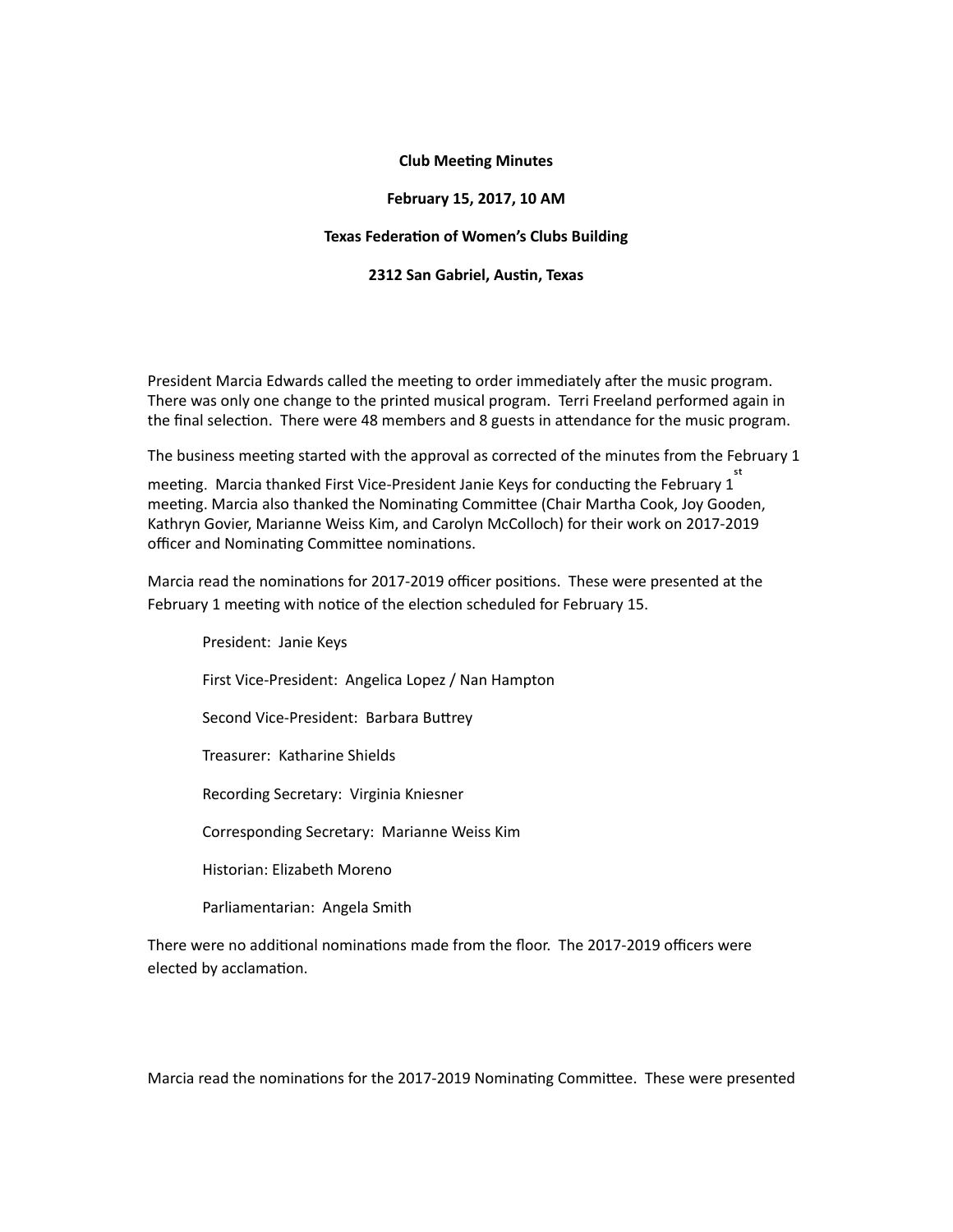at the February 1 meeting with the notice that the election would take place on February 15.

Nominating Committee nominations:

Chair: Carol Brannon

Members: Carlie Burdett, Marcia Edwards, Carolyn McColloch, and Mary Parse

There was one nomination from the floor. Kathryn Govier nominated Sarah Harriman to membership in the Nominating Committee. The committee is limited to five members, so a secret ballot was conducted for all five members. The results of the secret ballot election are as follows:

2017-2019 Nominating Committee election:

Chair: Carol Brannon

Members: Carlie Burdett, Marcia Edwards, Sarah Harriman, and Mary Parse.

The meeting adjourned at  $11:30$  a.m.

Submitted by:

Virginia Kniesner 

Recording Secretary

**\*Dedicated to NFMC Crusade for Strings**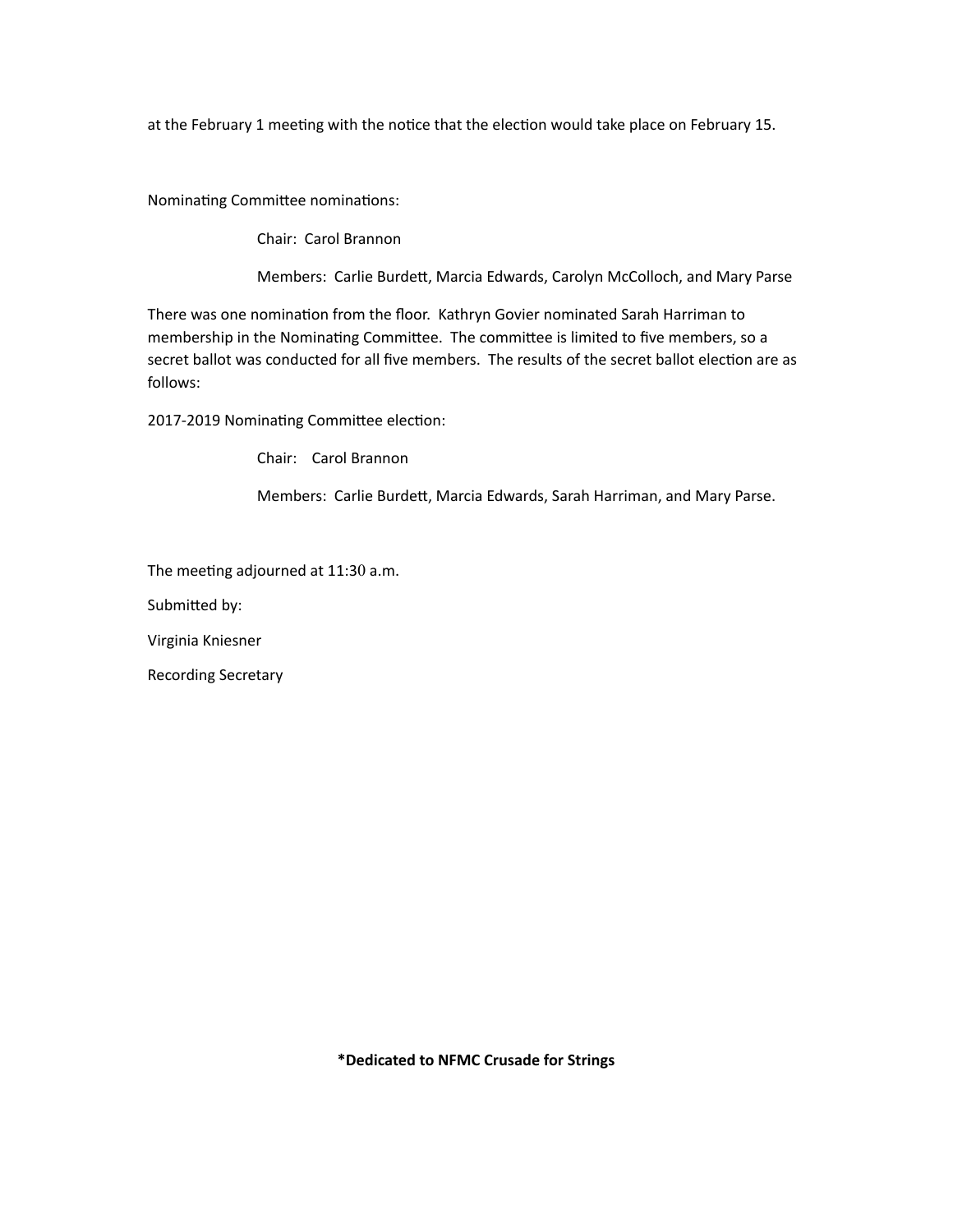# $*$ Leadership/Orientation

# **February 15, 2017**

| Program Leader: | Michelle d'Arcy |
|-----------------|-----------------|
| Collect Leader: | Angela Smith    |

# **Program**

| Richard Rodgers (1902-1979)                 |  |
|---------------------------------------------|--|
| Oscar Hammerstein II (1895-1960)            |  |
| Leroy Anderson (1908-1975)                  |  |
| John Kander (b. 1927), Fred Ebb (1928-2004) |  |
| Joanne Martin (b. 1950)                     |  |
| Richard Rodgers, Oscar Hammerstein II       |  |
| Traditional Jewish Folk Song                |  |
| Silver Strings Orchestra                    |  |
| Catherine van Zanten, director              |  |
|                                             |  |
| David Jacques, arranger                     |  |
| Isaac Albeniz (1860-1909)                   |  |
|                                             |  |

Cielito Lindo **Traditional Mexican** 

Bonnie Jean of Aberdeen Traditional Irlandais

Billie Corsbie, violin, Katie Kerwin, guitar

| Six Studies of English Folk Songs | Vaughan Williams (1872-1958) |
|-----------------------------------|------------------------------|
|                                   |                              |

Adagio, Andante sostenuto, Larghetto, Lento,

Andante tranquillo, Allegro vivace

Judy Trejo, viola, \*\*Janet Laughlin, piano